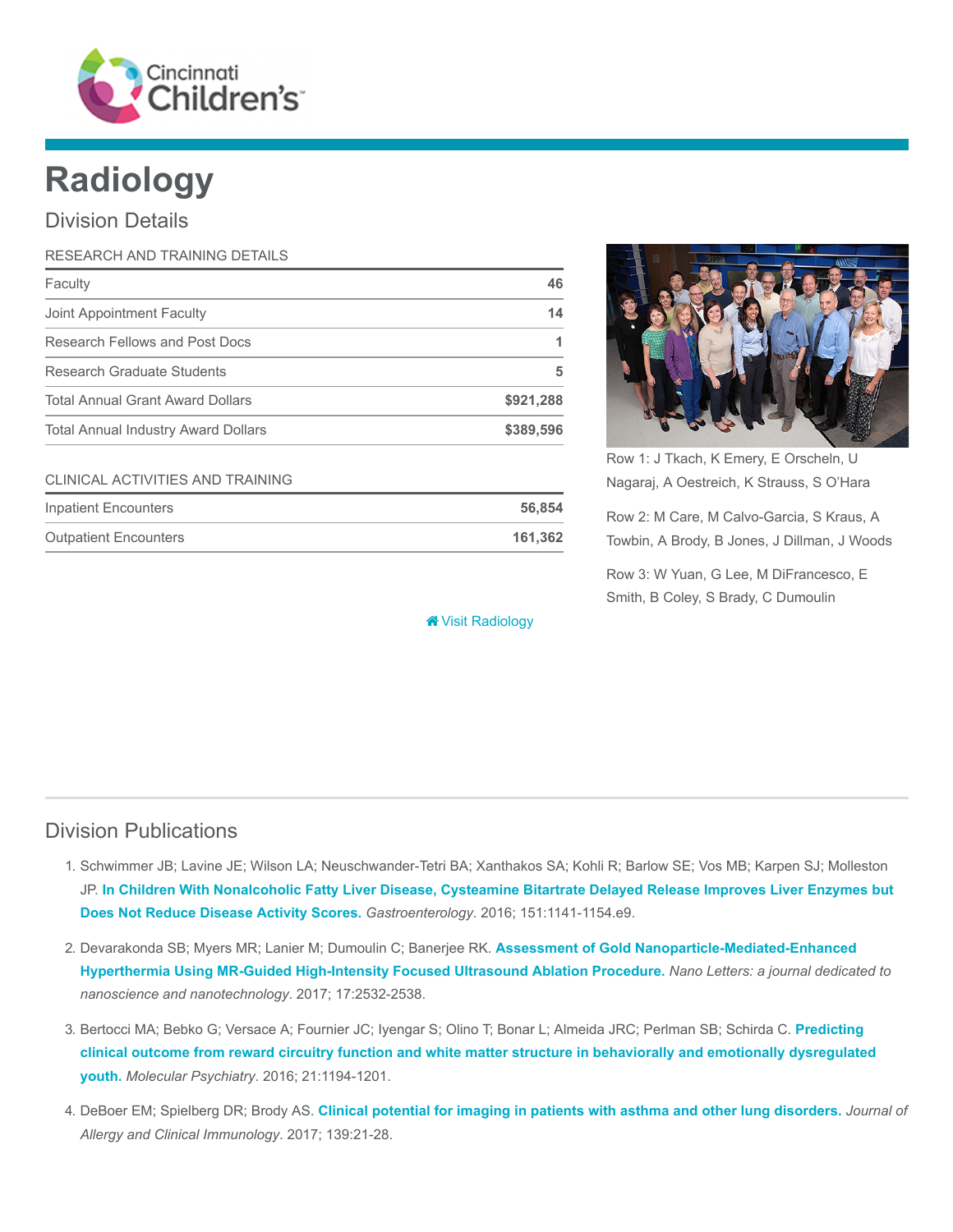- 5. [Bakeer N; James J; Roy S; Wansapura J; Shanmukhappa SK; Lorenz JN; Osinska H; Backer K; Huby AC; Shrestha A.](https://www.ncbi.nlm.nih.gov/pubmed/27503873) Sickle cell anemia mice develop a unique cardiomyopathy with restrictive physiology. Proceedings of the National Academy of Sciences of the United States of America. 2016; 113:E5182-E5191.
- 6. Jaramillo D; Dormans JP; Delgado J; Laor T; St Geme JW. [Hematogenous Osteomyelitis in Infants and Children: Imaging of a](https://www.ncbi.nlm.nih.gov/pubmed/28514223) Changing Disease. Radiology. 2017; 283:629-643.
- 7. [Larson DB; Donnelly LF; Podberesky DJ; Merrow AC; Sharpe RE; Kruskal JB.](https://www.ncbi.nlm.nih.gov/pubmed/27673509) Peer Feedback, Learning, and Improvement: Answering the Call of the Institute of Medicine Report on Diagnostic Error. Radiology. 2017; 283:231-241.
- 8. Serai SD; Dillman JR; Trout AT. Spin-echo Echo-planar Imaging MR Elastography versus Gradient-echo MR Elastography for [Assessment of Liver Stiffness in Children and Young Adults Suspected of Having Liver Disease.](https://www.ncbi.nlm.nih.gov/pubmed/27715486) Radiology. 2017; 282:761- 770.
- 9. Trout AT; Serai S; Mahley AD; Wang H; Zhang Y; Zhang B; Dillman JR. Liver Stiffness Measurements with MR Elastography: [Agreement and Repeatability across Imaging Systems, Field Strengths, and Pulse Sequences.](https://www.ncbi.nlm.nih.gov/pubmed/27285061) Radiology. 2016; 281:793-804.
- 10. Trout AT; Dillman JR; Xanthakos S; Kohli R; Sprague G; Serai S; Mahley AD; Podberesky DJ. Prospective Assessment of [Correlation between US Acoustic Radiation Force Impulse and MR Elastography in a Pediatric Population: Dispersion of US](https://www.ncbi.nlm.nih.gov/pubmed/27228332) Shear-Wave Speed Measurement Matters. Radiology. 2016; 281:544-552.
- 11. [Racadio JM; Nachabe R; Homan R; Schierling R; Racadio JM; Babic D.](https://www.ncbi.nlm.nih.gov/pubmed/27089025) Augmented Reality on a C-Arm System: A Preclinical Assessment for Percutaneous Needle Localization. Radiology. 2016; 281:249-255.
- 12. O'Brien W; Hamelin S; Weitzel EK. [The Preoperative Sinus CT: Avoiding a "CLOSE" Call with Surgical Complications..](https://www.ncbi.nlm.nih.gov/pubmed/27643765) Radiology. 2016; 281:10-21.
- 13. Dillman JR; Carlos RC; Smith EA; Davenport MS; Maillard VDM; Adler J. Relationship of Bowel MR Imaging to Health-related [Quality of Life Measures in Newly Diagnosed Pediatric Small Bowel Crohn Disease.](https://www.ncbi.nlm.nih.gov/pubmed/26840653) Radiology. 2016; 280:568-575.
- 14. [Athans BS; Depinet HE; Towbin AJ; Zhang Y; Zhang B; Trout AT.](https://www.ncbi.nlm.nih.gov/pubmed/26878226) Use of Clinical Data to Predict Appendicitis in Patients with Equivocal US Findings. Radiology. 2016; 280:557-567.
- 15. [Myer GD; Yuan W; Foss KDB; Thomas S; Smith D; Leach J; Kiefer AW; Dicesare C; Adams J; Gubanich PJ.](https://www.ncbi.nlm.nih.gov/pubmed/27307271) Analysis of head impact exposure and brain microstructure response in a season-long application of a jugular vein compression collar: a prospective, neuroimaging investigation in American football. British journal of sports medicine. 2016; 50:1276-1285.
- 16. Nelson JE; Handa P; Aouizerat B; Wilson L; Vemulakonda LA; Yeh MM; Kowdley KV; Abrams SH; Himes R; Krisnamurthy R. [Increased parenchymal damage and steatohepatitis in Caucasian non-alcoholic fatty liver disease patients with common](https://www.ncbi.nlm.nih.gov/pubmed/27730688) IL1B and IL6 polymorphisms. Alimentary Pharmacology and Therapeutics. 2016; 44:1253-1264.
- 17. Katzenstein HM; Furman WL; Malogolowkin MH; Krailo MD; McCarville MB; Towbin AJ; Tiao GM; Finegold MJ; Ranganathan S; Dunn SP. [Upfront Window Vincristine/Irinotecan Treatment of High-Risk Hepatoblastoma: A Report From the Children's Oncology](https://www.ncbi.nlm.nih.gov/pubmed/28211941) Group AHEP0731 Study Committee. Cancer. 2017; 123:2360-2367.
- 18. [Wagner LM; Kremer N; Gelfand MJ; Sharp SE; Turpin BK; Nagarajan R; Tiao GM; Pressey JG; Yin J; Dasgupta R.](https://www.ncbi.nlm.nih.gov/pubmed/27563842) Detection of Lymph Node Metastases in Pediatric and Adolescent/Young Adult Sarcoma: Sentinel Lymph Node Biopsy Versus Fludeoxyglucose Positron Emission Tomography Imaging-A Prospective Trial. Cancer. 2017; 123:155-160.
- 19. Smith A; Abruzzo T; Mahmoud M. [Vein of Galen Malformation and High-output Cardiac Failure.](https://www.ncbi.nlm.nih.gov/pubmed/26963817) Anesthesiology. 2016; 125:597-597.
- 20. [Depinet H; von Allmen D; Towbin A; Hornung R; Ho M; Alessandrini E.](https://www.ncbi.nlm.nih.gov/pubmed/27553220) Risk Stratification to Decrease Unnecessary Diagnostic Imaging for Acute Appendicitis. Pediatrics. 2016; 138:e20154031.
- 21. [Allendorfer JB; Hernando KA; Hossain S; Nenert R; Holland SK; Szaflarski JP.](https://www.ncbi.nlm.nih.gov/pubmed/27144738) Arcuate fasciculus asymmetry has a hand in language function but not handedness. Human Brain Mapping. 2016; 37:3297-3309.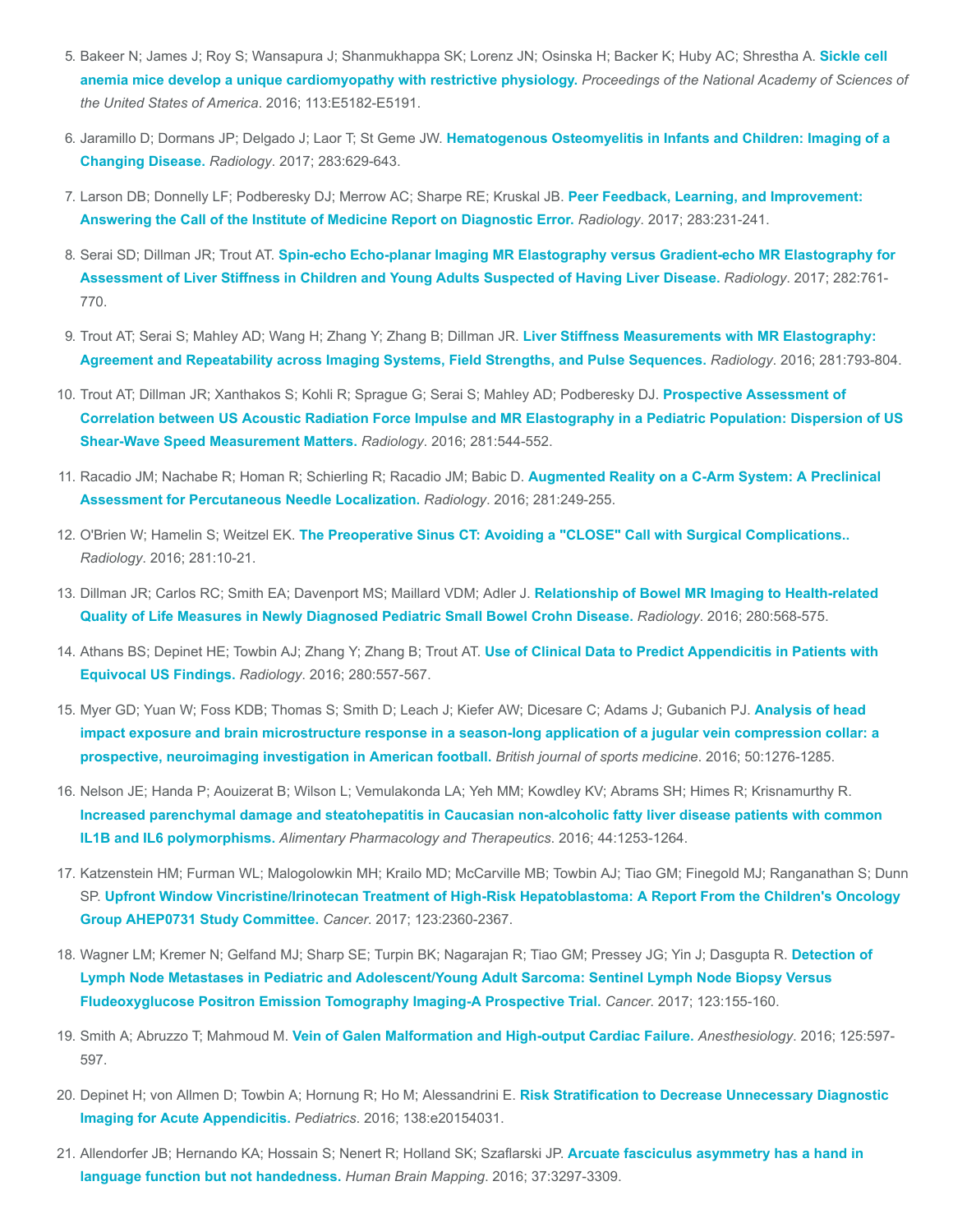- 22. [Arya R; Wilson JA; Fujiwara H; Rozhkov L; Leach JL; Byars AW; Greiner HM; Vannest J; Buroker J; Milsap G.](https://www.ncbi.nlm.nih.gov/pubmed/28225156) Presurgical language localization with visual naming associated ECoG high- gamma modulation in pediatric drug-resistant epilepsy. Epilepsia. 2017; 58:663-673.
- 23. Hinderer C; Katz N; Louboutin J-P; Bell P; Yu H; Nayal M; Kozarsky K; O'Brien WT; Goode T; Wilson JM. Delivery of an Adeno-[Associated Virus Vector into Cerebrospinal Fluid Attenuates Central Nervous System Disease in Mucopolysaccharidosis](https://www.ncbi.nlm.nih.gov/pubmed/27510804) Type II Mice. Human Gene Therapy. 2016; 27:906-915.
- 24. Yuan W; Treble-Barna A; Sohlberg MM; Harn B; Wade SL. Changes in Structural Connectivity Following a Cognitive [Intervention in Children With Traumatic Brain Injury: A Pilot Study.](https://www.ncbi.nlm.nih.gov/pubmed/27798379) Neurorehabilitation and Neural Repair. 2017; 31:190-201.
- 25. Haws ME; Linscott L; Thomas C; Orscheln E; Radhakrishnan R; Kline-Fath B. A Retrospective Analysis of the Utility of Head [Computed Tomography and/or Magnetic Resonance Imaging in the Management of Benign Macrocrania.](https://www.ncbi.nlm.nih.gov/pubmed/27989412) The Journal of Pediatrics. 2017; 182:283-289.e1.

#### Grants, Contracts, and Industry Agreements

#### Annual Grant Award Dollars

| Investigator                             | <b>Title</b>                                                                                             | Sponsor                                                                  | ID                       | <b>Dates</b>                                         | <b>Amount</b>           |
|------------------------------------------|----------------------------------------------------------------------------------------------------------|--------------------------------------------------------------------------|--------------------------|------------------------------------------------------|-------------------------|
| Gregory Ryan Lee, PhD                    | Comprehensive Quantitative<br>Ultrafast 3D Liver MRI                                                     | National Institutes of Health<br>(Case Western University)               | <b>R01</b><br>DK098503   | 08/01/2013<br>07/31/2018                             | \$25,314                |
| Todd A Abruzzo, MD                       | Ultrasound-assisted<br>Thrombolysis for Stroke<br>Therapy                                                | National Institutes of Health<br>(University of Cincinnati)              | <b>R01</b><br>NS047603   | 08/15/2014 \$86,078<br>07/31/2019                    |                         |
| Jonathan R Dillman, MD, MS               | Nonlinear Ultrasound: an<br>Imaging Biomarker of Intestinal<br>Fibrosis in Crohn's Disease               | National Institutes of Health<br>(University of Michigan)                | <b>R01</b><br>DK109032   | 04/01/2016 \$101,868<br>03/31/2021                   |                         |
| Diana M Lindquist, PhD                   | Risk and resilience Factors for<br><b>Frontolimbic Connectivity</b><br><b>Deficits</b>                   | National Institutes of Health<br>(University of Cincinnati)              | <b>R01</b><br>MH107378   | 03/09/2016<br>$\sim$<br>01/31/2020                   | \$69,816                |
| Charles Dumoulin, PhD                    | An Integrated Coil and Body-<br>mounted MR Robot for<br>Pediatric Arthrography                           | National Institutes of Health<br>(Children's National Medical<br>Center) | R21<br>EB020700          | 05/01/2016<br>02/01/2018                             | \$204,245               |
| Kim M Cecil, PhD                         | Developmental Effects of<br>Manganese Exposure in Rural<br>Adolescents: The CARES<br>Cohort Comes of Age | National Institutes of Health<br>(University of Cincinnati)              | <b>R01</b><br>ES026446   | 09/30/2016 \$99,572<br>08/31/2021                    |                         |
| Joseph Palermo, MD, PhD                  | Longitudinal Study of Cystic<br><b>Fibrosis Liver Disease</b>                                            | Cystic Fibrosis Fdn<br>Therapeutics, Inc (University<br>of Colorado)     | <b>PUSH</b><br>MRE study | 01/01/2016<br>$\overline{\phantom{a}}$<br>12/31/2017 | \$10,800                |
| Kim M Cecil, PhD<br>Kimberly Yolton, PhD | Internalizing Behaviors and<br>Neuroimaging Outcomes:<br>Impact of PBDE and PFC<br>Exposures             | National Institutes of Health                                            | <b>R01</b><br>ES027224   | 05/31/2021                                           | 09/30/2016 \$323,594.50 |